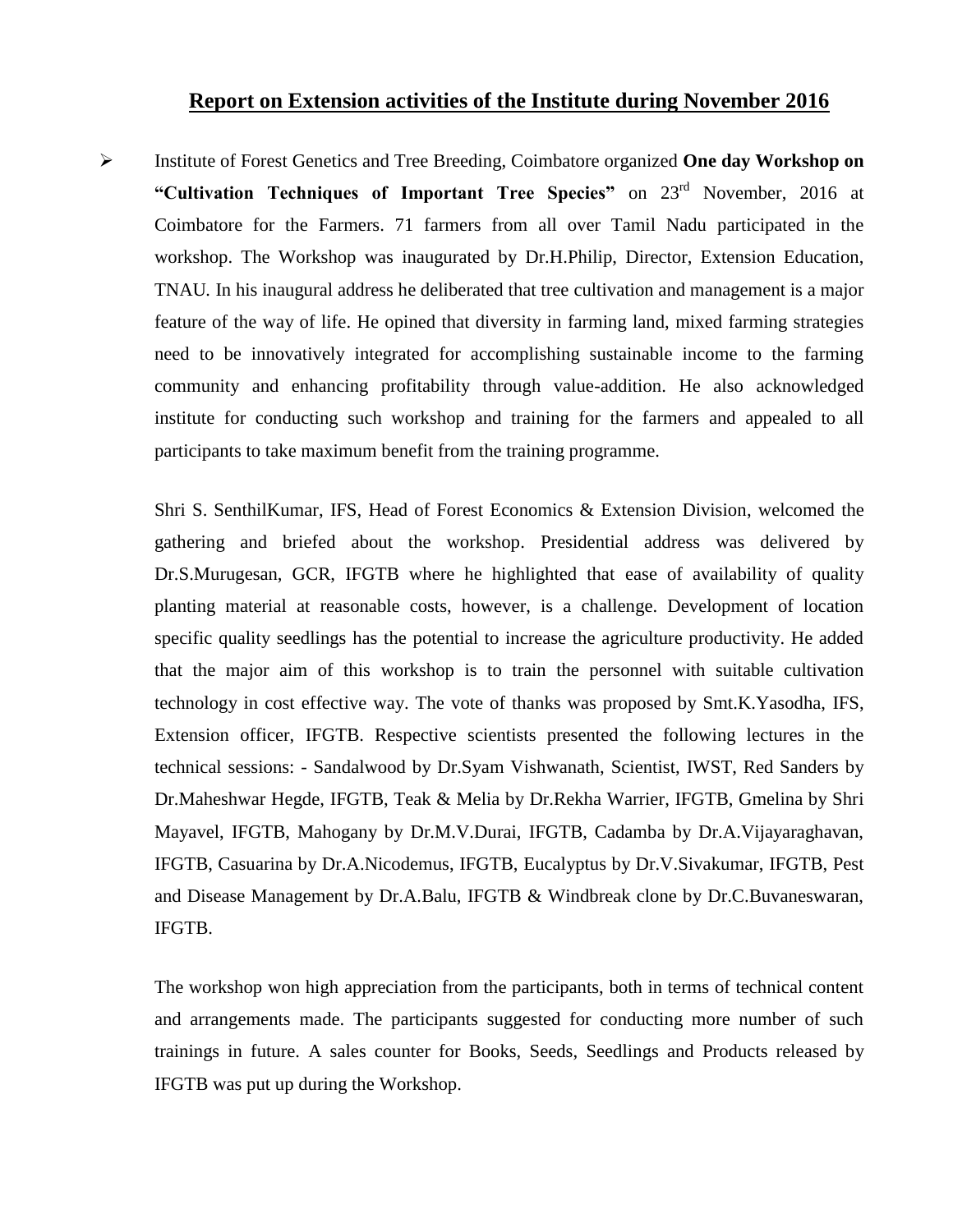

 The institute also organized another **One day Workshop on "Tree Cultivation and Management Techniques**" on 30<sup>th</sup> November, 2016 at St.Joseph's College, Trichy for the Farmers. 300 farmers including beneficiaries such as Tree growers, Tree growers associations, Farm radio listener groups from all over Tamil Nadu participated in the workshop.

Shri.S.Senthilkumar IFS, Head of Forest Economics & Extension Division, welcomed the gathering and gave an overview of the workshop. Shri R. S. Prashanth, IFS, Director, IFGTB, in his presidential address, deliberated that IFGTB is a pioneer Institute which works on the Tree Improvement and over the years the Institute is bringing together a large number of farmers, wood-based industries and forestry research organizations on one platform which will help in understanding the issues related to tree farming and exchange of ideas and sharing of experiences.

The Chief Guest of the function, Dr.Pandiyarajan, Dean, Anbil Dharmalingam Agricultural College and Research Institute, Trichy delivered the inaugural address. He pointed out that the overwhelming response from the participants gains confidence for growing more trees in future. He explained the long-term improvement efforts and commitment of IFGTB in Tree Improvement and Breeding. Smt.K.Yasodha IFS, Extension Officer, and Training Coordinator, proposed the Vote of thanks.